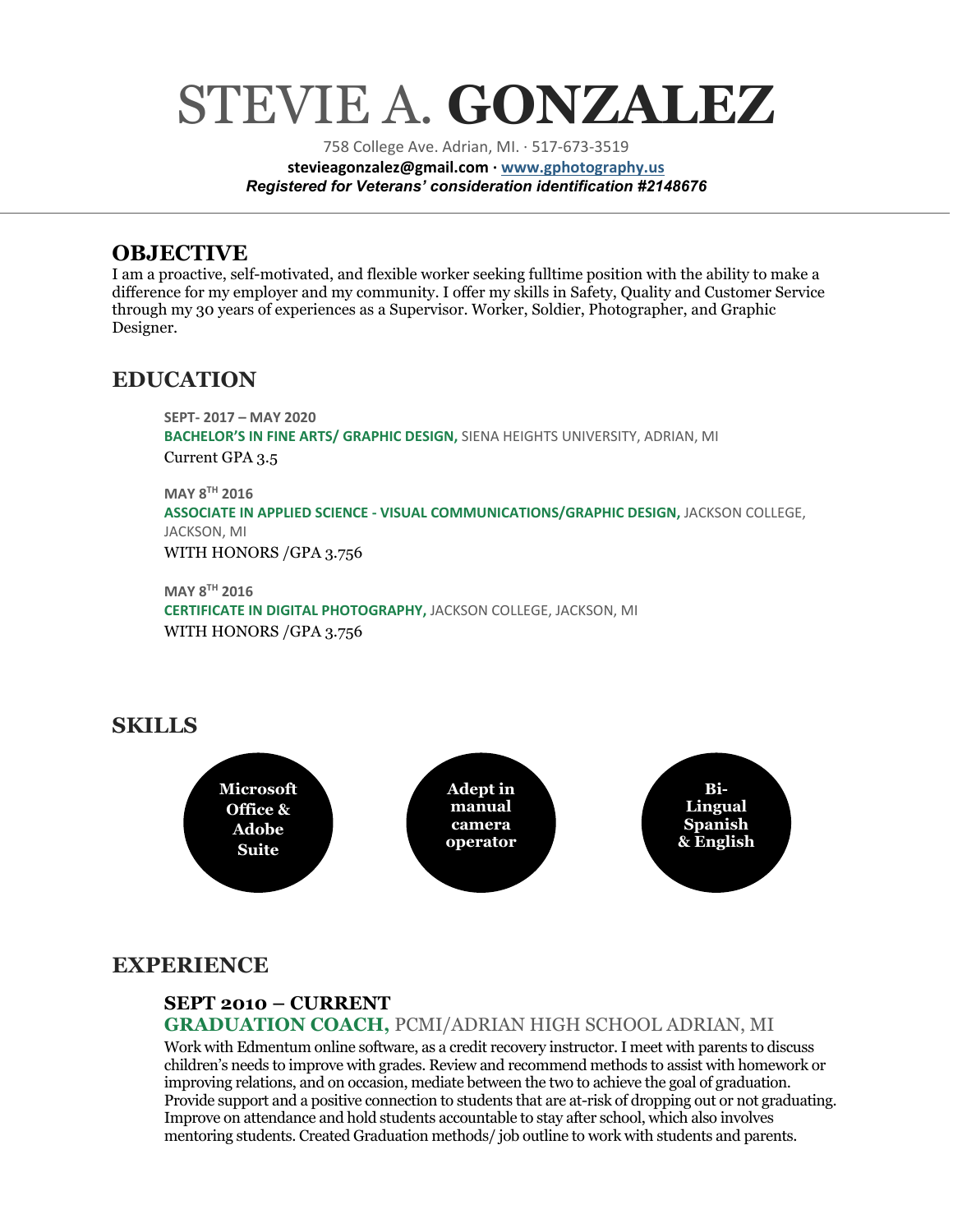Within 1<sup>st</sup> trimester was part of Adrian High School having a 10% improvement with grades and attendance. Weekly follow-up on 40+ students verifying grades and meeting with students, parents, and teachers. Work with students with academic issues to get them back on track to graduation. Meet with Counselors, Principals, Social workers, Parole officers, Adrian Police/ Site resource officer, Teachers, Parents, and Students to achieve goals with homework, tutoring or credit recovery.

#### **MAY 2011 – AUG 2011 FAMILY SERVICE WORKER,** TELAMON CORPORATION ADRIAN, MI

Enrolled migrant families /children into our program, conducted application process and income verification. Conducted home visits to enrolled children monthly. Coordinated with Health Specialist, Special Services, Teachers, and Bus Drivers. Other duties included working with community for donations. Set up health fairs, parent nights and other local agencies communication meeting for parents to stay informed of all services provided.

#### **FEB 2011 – AUG 2011**

#### **SECURITY GUARD,** DEPT. OF PUBLIC SAFETY, SIENA HEIGHTS UNIVERSITY ADRIAN.MI

Part-time Security Guard responsible for opening and closing all buildings. Direct visitors to bldgs. Oversee student safety and parking areas on campus. Work with a staff of approximately 20 D.P.S officers that are a part of a work 24-hour operation. Work special events, created work orders, train new employees, and participate in bi-weekly meeting.

#### **JUNE 2010 – AUGUST 2010**

#### **CENTRE AIDE,** TELAMON CORPORATION ADRIAN, MI

Worked in Classroom with preschool children educating and assisting teacher with creating lesson plans, create child take home activities, and conducted daily health checks to including other numerous activities. Also assisted with monitoring children on bus routes to home and talked with parents in Spanish to convey concerns that the school or the parents had and to handle paperwork that needed to be completed and provide translation of paperwork. Other duties included working in kitchen to assist and prepare meals. Assist school with setting up health fairs, parent nights and other local agencies communication meeting for parents.

#### **APRIL 2010 – JUNE 2010**

# **CREW LEADER ASSISTANT / ENUMERATOR,** U.S. CENSUS BUREAU

#### DEARBORN, MI.

Trained to be a Census worker and a Crew Leader and learn to classify residents as of April 1st. Had a team of 5 workers report to me daily with Payroll and Questionnaires. Of which I had to review daily for errors in both and correct workers if needed. Reported issues with my Crew Leader daily. Made Courier Runs to Dearborn, Mi.

#### **FEBRUARY 2010 – JUNE 2010**

#### **BUS DRIVER,** FIRST STUDENT ADRIAN, MI

Trained to be a certified Bus Driver for First Student, which drives Adrian Public Schools students. Performed Substitute driver duties. Had to be on-call if needed to driver for a sick driver and attend weekly meetings.

#### **APRIL 2008 – JANUARY 2010**

#### **SECURITY GUARD,** TDS SECURITY ADRIAN, MI

Part-time Security Guard that works at Adrian High School keeping hallways cleared during class hours. Direct visitors to Main office ensure to one can be in school without just cause. Work with Students, stop conflicts between students, report any issues to any available Administrator. Monitor all 3 lunch periods to make sure children feel safe with each other, Oversee Junior and Senior Parking lots for students trying to leave school early and issue parking tickets if needed.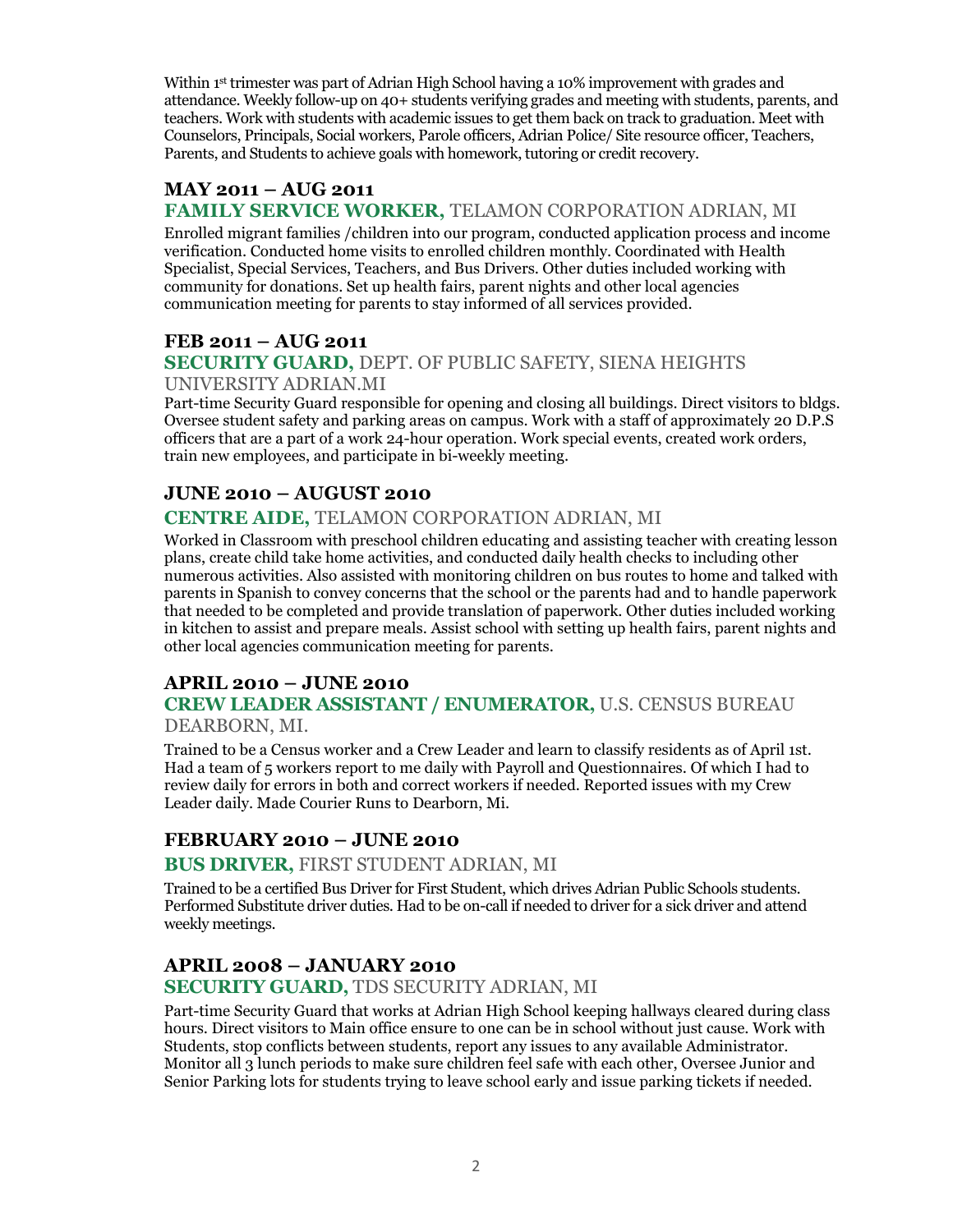# **JUNE 2001 – APRIL 2008**

#### **SHIFT SUPERVISOR,** BIOLAB, INC A CHEMTURA COMPANY ADRIAN, MI

Focused on Safety by implementing policy for Ice Management where most of safety issues were from. Trained in S.T.O.P. by DuPont. Hotwork, Confined Space, L.O.T.O. and Line openings. Started 2 5S teams in 2 different departments found over 300 action items through the correction of work orders in one year to improve on departments look and streamlined process. Trained in several improvement methods. 5S, Kiazan, Lean techniques and P.H.A. Ran entire plant with 15 union employees, maintained schedules performed discipline, attendance and payroll. Worked with Lab on quality and worked with Maintenance and Electrician.

#### **NOV 1998 – JUNE 2001**

#### **PACKAGER/COMPACT OPERATOR/CENTRIFUGE OPERATOR,** BIOLAB, INC A CHEMTURA COMPANY ADRIAN, MI

Centrifuges; Achieved the highest output out of 4 operators by utilizing all resources by means of programming and equipment knowledge for over 1 ½ years.

# **MAY 1998 – OCT 1998**

#### **FAMILY AIDE ASSISTANT,** TELAMON CORPORATION, ADRIAN, MI

Worked as a Bi-Lingual Social worker in assisting Migrant Families with educating children by transporting to school environment. Assisted parents with basic needs such as medical care, education and employment.

## **JULY 1995 – MAY 1998**

#### **FORKLIFT OPERATOR,** CARGOTAINER, ADRIAN, MI

Worked at for 31/2 years doing manual labor all jobs ran at part rate. I was one of the 10% percent of personnel that could make rate at on any piece of machinery. Became a Team leader as result and moved Forklift operator.

#### **JULY 4TH 1989 - JULY 4TH 1994 MILITARY POLICE OFFICER,** UNITED STATES ARMY

5 years active duty, 556th M.P. Co. Guarded A Nuclear storage facility for 2.5 years. Transferred to the 437th M.P. Co. located at Fort Belvoir, VA. I was part of deployable unit that assist in Hurricane Andrew relief efforts and deployed to various countries around the world. Also performed standard Police officer operations when not deployed and worked local Fairfax police department.

#### **ACTIVITIES**

I assisted with Adrian Public Schools bond in 2018 worked as photographer, graphic designer, and social media coordinator. My third year as Advisor to the Latino Club for Adrian High School. Committee member for the Latino X Youth Conference with Siena Heights University for the third year. Partners with Wharton Performance Center of the Arts at MSU to expose AHS Latino students to their cultural arts program. I assist with the After-school tutoring program and Saturday schools at Adrian High School. I am also a Board member to the Boys and Girls Club of Lenawee County.